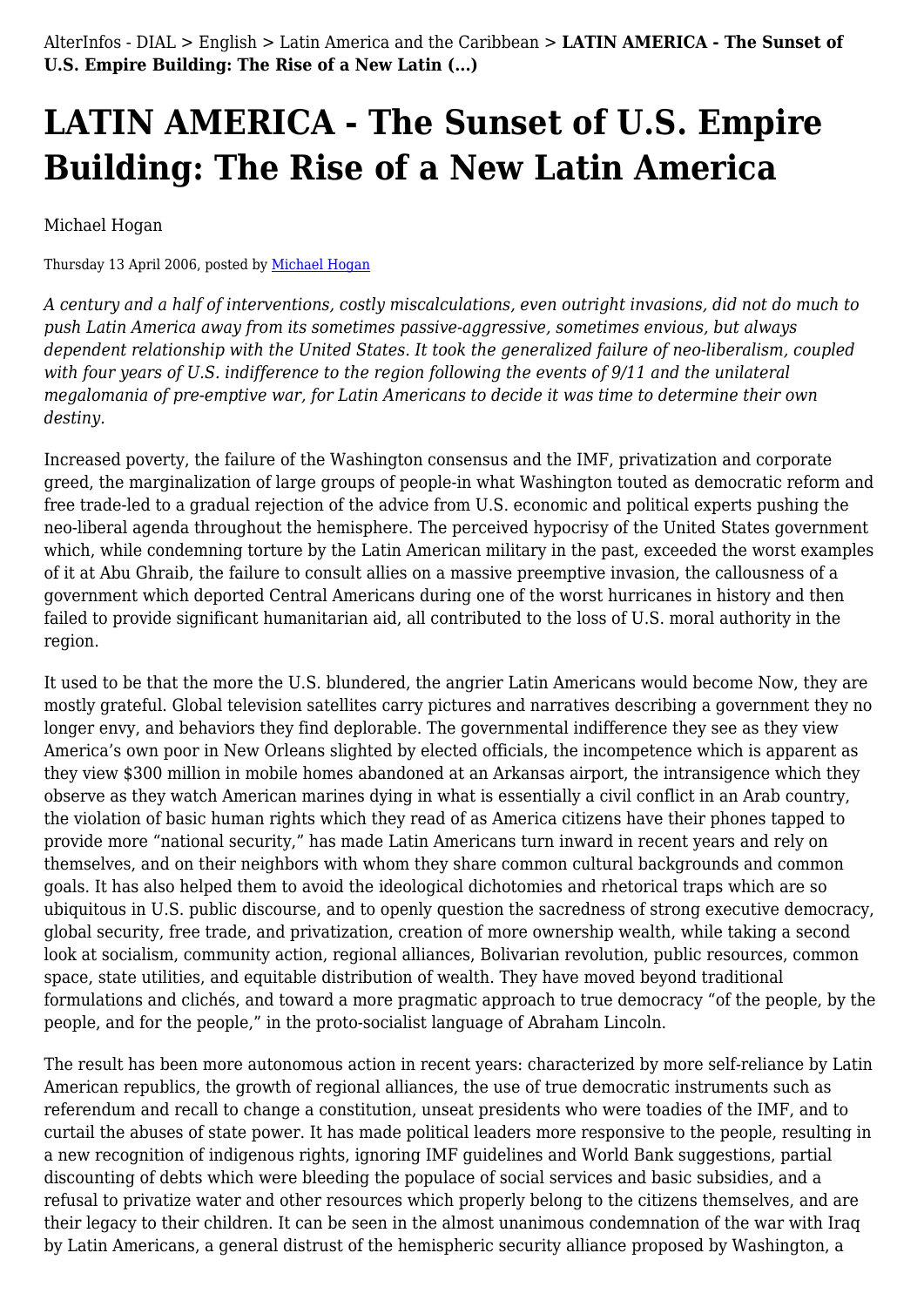rejection of U.S. corporate theories maximizing profit at the expense of people, most significantly seen with Wal-Mart, which has devastated the landscape of the U.S. and undermined small businesses, but has been rejected by much of Latin America and may force it to close its doors permanently in Argentina because of declining profits.

## **A SIMPLE CORRECTIVE**

What the U.S. government and pundits (both conservative and liberal) characterize as a Leftist movement and a resurgence of Marxism in the region, most Latin Americans view as a simple corrective, much like that implemented during the era of Franklin Roosevelt after the disaster of the Great Depression and the incompetence of the Hoover Administration. What North Americans view as unholy alliances such as those being formed between Venezuela and Cuba, most Latin Americans see as practical solutions to real problems of survival, no less pressing than that of the United States which formed its alliance with Russia in the 1940s to insure the survival of its people. What North Americans see as disorderly and chaotic, for example the labor strikes in Nicaragua, the indigenous blockades of highways in Guatemala, the removal of presidents in Argentina, the constitutional reforms in Venezuela, most Latin Americans see as true democratic processes where the people are finally having a real voice in governance, correcting plutocratic republics which have long been tilted in favor of inherited wealth and privilege, much as our U.S. activist labor organizations operated as a corrective against the abuses of the Carnegies and Vanderbilts in the early part of the 20th century. For too long Latin Americans have been denied their own history while the U.S. forced them to operate as adjuncts to the North American story. Now all that has changed. Latin Americans are writing this new chapter of continental history and they do not want U.S. editors or spellcheckers involved in the process.

# **EROSION OF NEOLIBERALISM**

Throughout Latin America grassroots reactions against globalization policies promoted by the U.S. multinationals and the IMF, have been having their effect. The voices of organized labor, the unrepresented working poor, university students, indigenous people, environmentalists, professors, middle and left political candidates, are finally being heard. The regional press, which used to call any such opposition "global-phobia" and demean the protestors as unorganized and without a clear agenda, has now begun to report more seriously, occasionally even editorializing on their behalf. Moreover, the protests are having concrete results as more and more governments are beginning to see the futility of trying to lead without "the consent of the governed." Some notable examples:

**Bolivia.** The election of Evo Morales with his commitment to indigenous rights, his plans to nationalize gas, his alliances with Cuba, and his commitment to building a more inclusive nation.

**Venezuela.** President Hugo Chávez spearheading regional trade agreements, promoting intercambios (medical training for oil), and facing off against U.S., interference in the region.

**Argentina.** President Néstor Kirchner forcing international bond holders to accept losses on their investments as part of restructuring the Argentine debt, thus reserving some of the country's wealth to fund needed social programs; paying off the entire IMF debt funded in part through sale of bonds to Venezuela.

**Costa Rica.** Candidate Ottón Solis, a vocal opponent of CAFTA, forcing Oscar Arias (who supports the initiative) to a run-off, following the February 12, 2006 elections, despite Arias' international reputation and his outstanding record of achievement in foreign affairs.

**Peru.** Ollanta Humula, the presidential candidate who has expressed his support for both Evo Morales and Hugo Chávez, is currently the front-runner in the up-coming April elections.

**Mexico.** Worker's party candidate Andrés López Obredor leads both the centrist PRI candidate and the conservative PAN candidate for elections this July.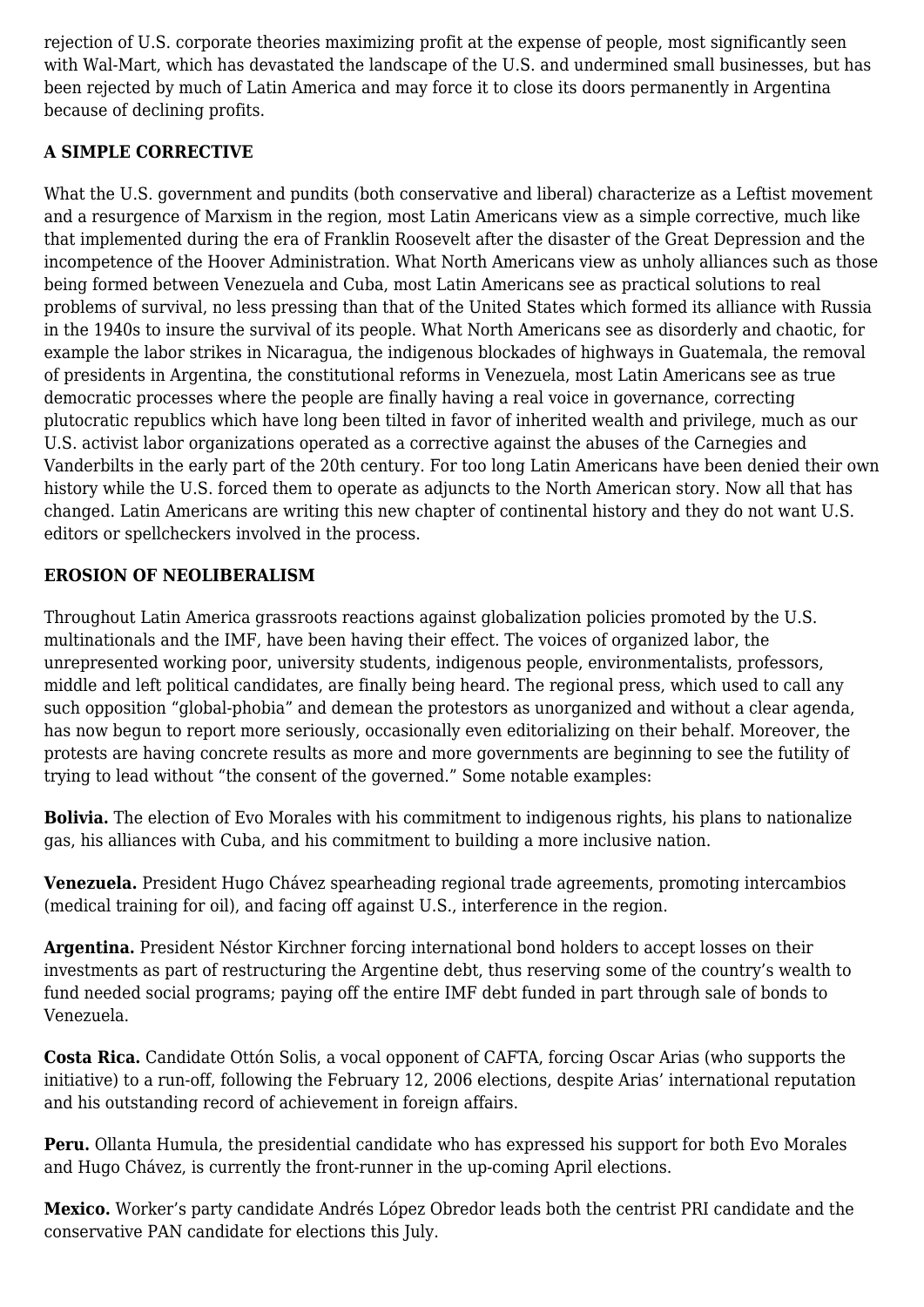**Uruguay**. A progressive party which received popular support for its position against the privatization of water is now working as an elected government for social reform.

**Nicaragua.** As conditions in that country worsen due to fiscal policies imposed as a result of the Washington consensus, former Sandinista Daniel Ortega and other leftist leaders are becoming more popular and likely to have a major impact on the November elections.

**Cuba.** Agreements with Venezuela appear to be resolving Cuban energy problems which may lead the island nation to a new era of prosperity. Other regional alliances such as the proposed associate membership in Mercosur, and trade agreements with China make the socialist nation a viable economic and political force in the region.

#### **A BROADER DEMOCRACY**

When Abraham Lincoln gave his celebrated Gettysburg Address, the oft-quoted "four score and seven" referred to the American Revolution, and the principal defined in the Declaration of its principles. He observed that the Republic had failed. That was why they were meeting on this "great battlefield" in Pennsylvania to dedicate a massive graveyard with tens of thousands of dead on both sides.

The failure of the first revolution which proclaimed that "all men were created equal" was apparent by the 1860s with 13% of the population enslaved (47% in the South), Lincoln wondered whether "this nation or any other nation so conceived and so dedicated" could endure. Even then, of course, indigenous people were not even in the equation, nor were women. While the Republic was a government "of the people," that is, ostensibly a democratic republic, it was certainly not for the people, except for white men, nor by the people, except for the landed gentry, merchants, the plutocrats of Washington and their minions. He hoped on that battlefield in 1863 that the country would experience "a new birth of freedom." What we are seeing in Latin America is exactly that: a new birth of freedom, a more inclusive democracy. We are also seeing the end of ideology, and a different kind of social enterprise. The new models are certainly not socialism as it was known in the past, with indigenous workers excluded from the process, with bureaucracies and party bosses calling the shots. They seem instead to be genuine attempts at government by the people and for the people, which demand that political leaders, business owners and corporations behave responsibly and in the best interests of the governed, that do not condone privatization of the natural resources of the country, which are concerned with neighboring alliances, that encourage indigenous participation at every level and condemn the cronyism common to U.S. politics where lucrative contracts are awarded to friends and pristine lands are exploited at the behest of Washington lobbyists on the payrolls of coal, gas and oil companies.

#### **THE SANCTITY OF PRIVATE PROPERTY**

The U.S. has expressed concerns about investments in the region and has invoked the sanctity of private property which appears to have been violated with workers taking over an abandoned hotel, a private school and a factory in Argentina and running them successfully. It has also raised this issue when indigenous people reclaimed untenanted hectares in Brazil and Bolivia, or forced corporate timber cutters to leave ancestral lands. However, in the case of Argentina, these properties were deserted by absentee landlords, and in the case of Brazil and Bolivia, these ancestral lands were either left fallow or in imminent danger of being denuded and destroyed.

Meanwhile, in the United States, good houses and profitable small businesses are condemned so that Wal-Marts can be built, in clear abuse of the true spirit of eminent domain statutes. In addition, this same company and others like it, having destroyed businesses and put people out of their homes, often abandon their own sites within a few years to avoid paying municipal taxes.

Who is instructing whom on the sanctity of private property? Ownership of property is a right which carries obligations. When property is neglected and becomes an eyesore and a health hazard, it is the right of the people in that neighborhood to take action. When a public forest is being denuded, streams polluted, and fertile lands expropriated by international corporations to grow soybeans for China, it is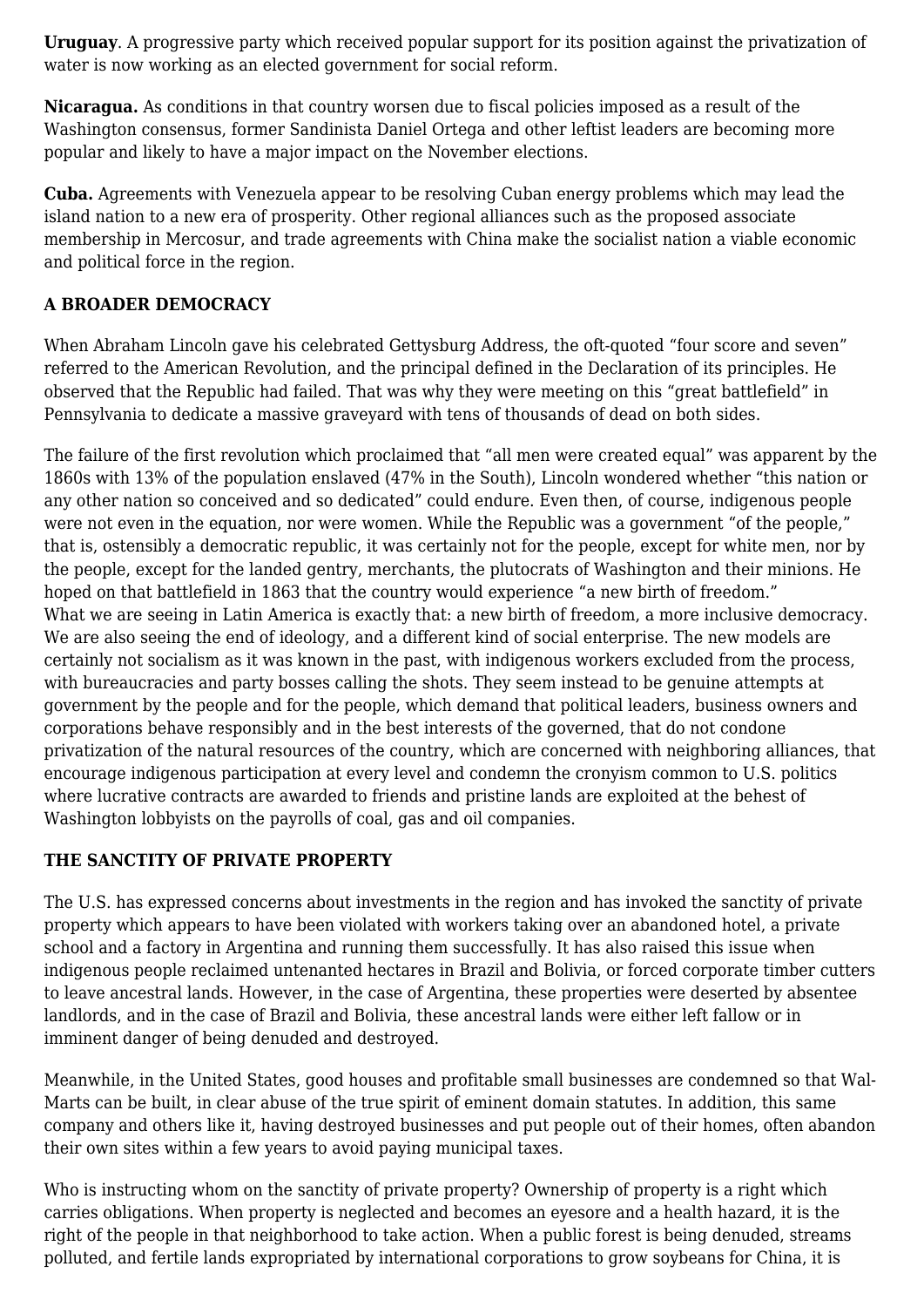certainly the right of indigenous people to protect their heritage. This is democracy and this is what we are seeing in Latin America. In the U.S., Wal-Mart using its economic clout to manipulate the courts into condemning perfectly good homes and businesses is a clear corruption of the system, and clearly undemocratic. The U.S. invocation of the sacredness of property shibboleth is clear hypocrisy.

## **PEACE MOVEMENT**

The demilitarization movement in Costa Rica, spearheaded by Nobel Laureate Oscar Arias, is an example of the winds of change in Latin America. I spoke with Arias in San Jose last October and he said that he envisioned Costa Rica as a regional leader in demilitarization which would set an international example of peace, regional cooperation, social welfare, and environmental efforts. Costa Rica has replaced its armed forces with a national brigade (focused mostly on rescue operations, border and airport security, and disaster relief), has thus reserved millions of dollars for its education budget, and spearheaded international aid efforts and peace initiatives (Arias brokered the treaty in Central America which ended a decade and a half of war). Meanwhile, Costa Rica leads the world in environmental custodianship, while the U.S. Congress debates such measures as whether or not it should ravage its pristine arctic habitats for the last remaining drops of oil.

Mexico's refusal to support the U.S. invasion of Iraq, most of Latin America's reluctance to be part of the Security Alliance of the Americas, a distrust of American military intervention, including a century and a half of invasions throughout the Americas, leaves only seven countries out of the thirty-four in Latin America as reluctant supporters of U.S. presence in Iraq, and that support largely based on trade accords, and not ratified by the populace.

Most people in Latin America feel that the Administration's use of 9/11 as the causa belli for invasion of Iraq makes as much sense as invading Canada in retaliation for the Oklahoma City bombing. They see the 9/11 attack, like that by the home-grown terrorists in Oklahoma, as one perpetrated by individuals and not by a sovereign State, to which the logical response should have been to investigate, track down the perpetrators and their supporters who, the world knows, happened to be Saudis not Iraquis.

The latest Washington-inspired proposal for the region, an "Inter-American Convention Against Terrorism" seems to most people in Latin America as patently absurd. Central America has real and present problems with public safety in the form of trained-in-the-U.S. Latino gangs which have infested their communities and are a far more real and much more imminent danger than Osama Bin Laden. The U.S. seems to have little to offer in terms of help for the problem of these hemispheric terrorists. People in Venezuela and Brazil are much more concerned with problems of crime and delinquency fostered by inherited social problems, than they are with U.S. threats from the Middle East. To them, the hemispheric security alliance is just another U.S. nationalistic plan which will draw off funds, security personnel and technology from areas where it will be most effective for their own citizenry.

## **CURRENT U.S. LATIN AMERICAN POLICY**

There is no consistent policy for Latin America. Most of it has been neglect in recent years. There has been, of course, promotion of trade agreements beneficial to international corporations and U.S. economic interests, the creation of maquiladoras (which, while destroying the environment and putting female workers at risk, insure low costs to U.S. consumers), and a refusal to end U.S. agricultural subsidies which deprive Latin American farmers of a fair price for their produce. In some cases such as Venezuela and Nicaragua, there has been leverage applied to the electoral processes, in Paraguay an installation of U.S. troops, in Colombia a massive amount of funding to impede drug traffic, which has also hindered the growth of leftist opposition, while at the same time insured the relative immunity of right wing vigilantes. For the rest, mostly ignorance and neglect to such an extent that few Latin Americans take the U.S. seriously, just as no one takes an elephant seriously. One has respect, of course, for its size and power as an entity, but not as an intellectual, cultural or moral force, and certainly not for its leadership abilities.

#### **THE COLOMBIAN EXCEPTION**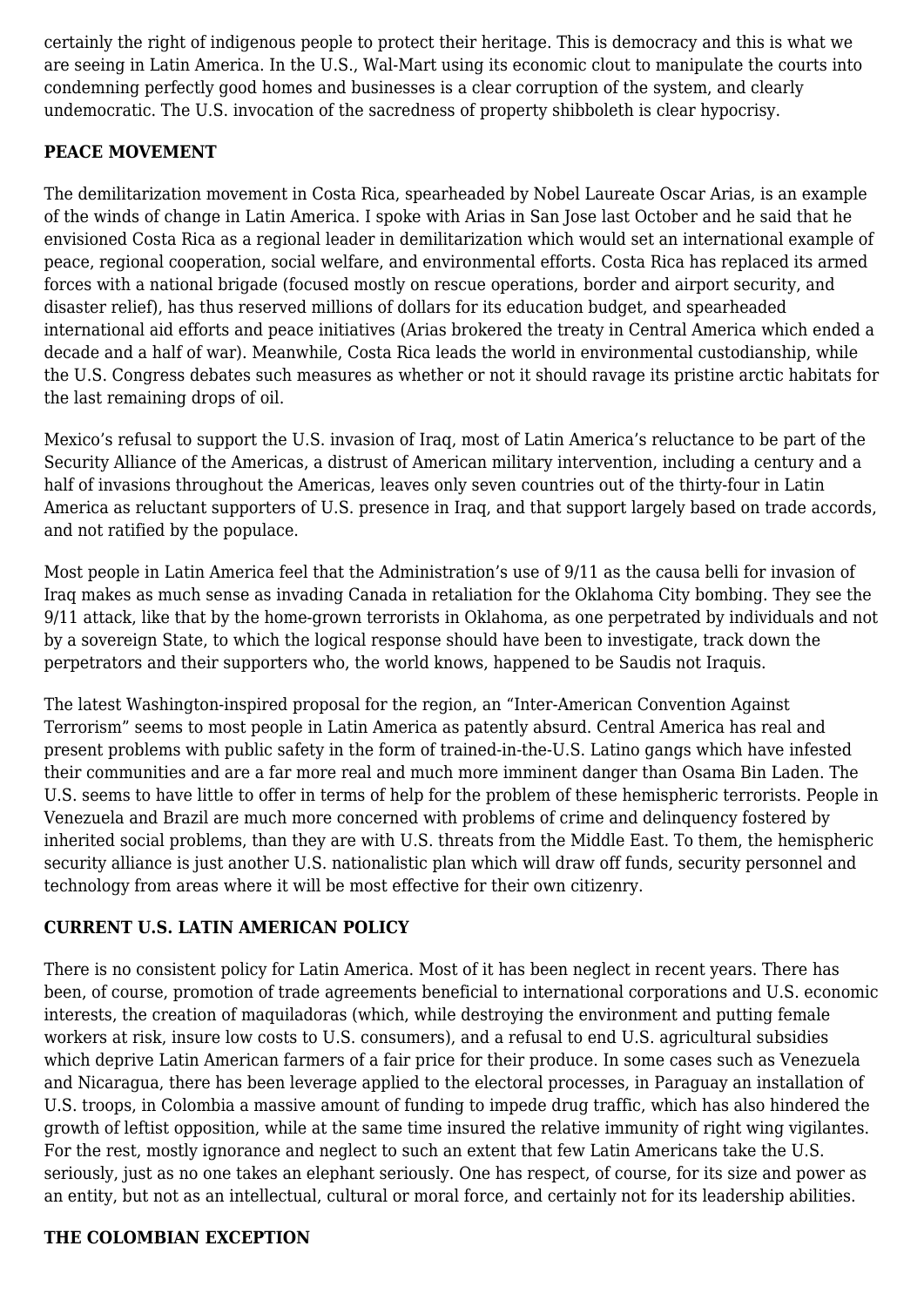Despite some justifiable criticism of Plan Colombia (noted above) and the continued presence of rightwing security squads, Colombia has gone from a war-ravaged, drug-infested, insecure country in the 90s to one of the most prosperous and mostly safe regions in Latin America. I spent a month and a half there last year and was impressed by the cosmopolitan excitement of Bogotá which compares favorably with Boston in term of cultural activities, music, museums, documentary film-making, fine universities, and continental cuisine. The young people are stylish, educated, and multilingual. It has a strong middle class and, while it has its poor, there is little evidence of homelessness and beggars which one can see any day in Washington or San Francisco.

Medellín, once considered the "murder capital" of the world, is now one of the most attractive cities in the Americas. It has the feel of an Austrian metropolis surround by pristine farms, lushly wooded hills, and crisp mountain air. It has a well-maintained infrastructure, with clean streets, excellent public transportation, and one of the most prestigious medical universities in the Americas. Medellín is, in fact, so safe that it was the city Secretary of State Rice chose to visit last spring on her visit to the region.

Much of Colombia's success is due to its president, Alvaro Uribe, whose family was a victim of drugrelated violence; he has since been committed to its eradication. But, in fairness, it is more than that. There also has been a genuine effort by the U.S. Department of State to work in a cooperative way with local officials in the country, not only to help contain the violence and eradicate drug cultivation, but also to eliminate corruption in the police and armed forces, and to secure the already-strong educational system. U.S. representatives in the region have also exhibited respect for the culture while engaged in these activities. There have been virtually no negative incidents involving U.S. personnel.

Colombian universities are now attracting new students from all over the world; secondary schools are involved in the Advanced Placement program; the president has implemented a plan to stop the braindrain of the best and brightest and is also offering financial incentives for the 4,000 or so Colombians with masters and doctorate degrees now living abroad to return to their native country.

While I was there last spring a local newspaper conducted a survey asking whether the readers felt more secure now than a decade ago, whether they trusted the police, and whether the president was doing a good job. Affirmative responses were in the 70th percentile. This fall I went down again to visit a school in Barranquilla and I continue to be impressed by the quality of education, the determination of young people to get ahead, and the enthusiasm of those who attend the (sometimes free) concerts offered by Juanes and Shakira, two Colombians whose international acclaim and wealth have not distracted them from their obligations to their homeland, and who have made significant financial and moral commitments to building peace and aiding Colombian youth. Shakira's Pies Descalzos (Barefoot) Foundation has given aid to thousands of children displaced by civil wars and violence; Juanes has brought global attention to landmine removal, and has turned paramilitary rifles into guitars to highlight the disarmament process.

I have read (and have myself written) a great deal of criticism of the U.S. in Latin America, most of it justified. However, for those who criticize our cooperative efforts of the past decade with Colombians to work for a safer and more prosperous country, I would say come to Medellín, come to Bogotá. You will see what can be accomplished.

#### **NICARAGUA AND BOLAÑOS**

Nicaragua is now experiencing its third month (February, 2006) of strikes by medical workers, and all surgeries and outpatient services have been suspended. President Enrique Bolaños, when accused by hospital workers (most of whom make less than \$300 a month) of being indifferent to the suffering, responded with the same kind of rhetoric which lost two Argentine presidents their tenure. He said that he was simply following "the fiscal policies which had been set down" by previous agreement. He was referring to the neoliberal matrix which has prescribed a diminished role for the state in social and economic affairs, privatization, deregulation and labor "flexibility." There was simply nothing he could do, the president stated; his hands were tied and there were no funds available. His family, of course, can afford to go to the United States or Canada for treatment, although as the days progress, he might find it more and more difficult. As of last week, the transportation workers have joined doctors and nurses in the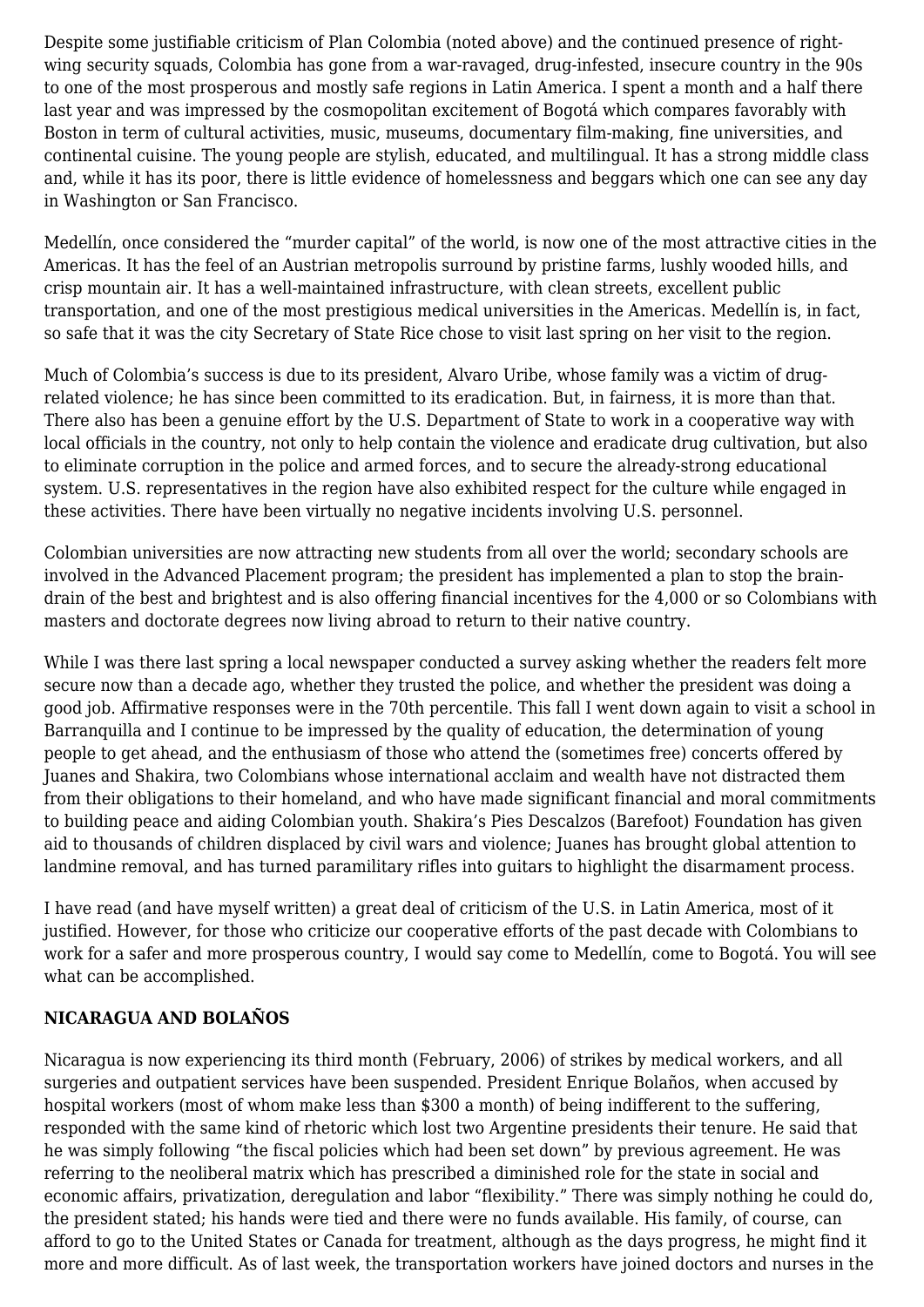strike, effectively blocking the highways with buses and tractor trailers.

This is the indirect result of the U.S.-sponsored military destruction of the Sandinista Revolution, failure to provide for transition or reconstruction after a decade of war, influencing elections (with a veiled threat of loss of remittances), so that the pro-Washington choice is installed with a neoliberal agenda which dismantled social institutions formerly established by the Sandinistas such as public medical clinics, literacy brigades, child care programs, and subsidized transit. All of this resulting in the effective abandonment of the country to the ravages of poverty, destroyed infrastructure, an education system in shambles, a populace with no safety net, starvation wages for the employed, unemployment for the remainder, while savage gangs operate in the barrios with little or no police protection for their victims. Meanwhile, the rich head for their privately-guarded mansions in the hills, while U.S. and Canadian expatriates buy up coastal properties advertised in International Living where they live in gated communities feeling cheated now that they have no access to health care, and frightened out of their wits as they read that the drive to the airport (as of last week with piles of tires burning and buses blocking intersections) is as perilous as that to downtown Kabul.

## **THE BOLIVARIAN ALTERNATIVE**

Just as Abraham Lincoln who invoked the hope of a "new birth of freedom" in the United States, José Martí, hero of Cuban independence, also called for a "second independence" in the Americas, this one from U.S. dominance. Now, President Hugo Chávez seems poised to make that happen. The new "alliance for progress," popularly known as ALBA (Bolivarian Alternative for the Americas), is a plan for regional alliances and sharing of resources. It has resulted in a Development Bank of the South and a Latin American Development Fund to replace dependence on foreign capital and expand Latin American trade with Europe and Asia. For Venezuela, it has also spearheaded the construction of 600 comprehensive health clinics with Cuban assistance, and sent 30,000 Cuban medical technicians to train cadres of health workers. In Cuba, aspiring Venezuelan doctors and nurses will receive free training at Cuba's prestigious School of Medical Sciences where 43,000 students from 17 countries (including 71 from the U.S.) are now working to get their medical degrees. In exchange, the Venezuelan government will provide 90,000 gallons of oil a day to energy-deprived Cuba, and invest in Cuban electricity production and oil refining. Meanwhile, energy sector agreements between Venezuela, Argentina, Bolivia, Brazil, Chile and Uruguay have been enacted which include PetroCaribe in the entire Caribbean region., In addition, Mercosur, the South American trade block consisting of Argentina Brazil, Paraguay and Uruguay (Bolivia, Chile and Peru are associate members), is poised to induct Venezuela as a member. It is also considering Cuba as an associate member. With all this in mind, it is worth point out the, despite U.S. efforts to discredit Cuba in the region and in the international arena, Cuba now has diplomatic relations with 32 of the 34 Latin American nations, the only exceptions being El Salvador and Costa Rica.

## **THE RISE OF A NEW LATIN AMERICA**

Latin America is poised to become more independent, making regional alliances, promoting a more participatory democracy, with more rights for indigenous peoples, more use of referendum and recall by the people to push through social legislation or remove corrupt leaders. Socialism will be regional in nature and look quite different from its historical forms (even that of Cuba's in the past) and a bit more like Franklin Roosevelt's New Deal in some aspects, a bit like direct democracy in others. Labor unions will merge into companies where labor and management share decision making, or are even form workerowned companies. There will be more worker rights in terms of on-site health care, on-site day care, and worker-managed retirement investments. Vacant land and abandoned buildings (from failed Wal-Marts to absentee landlords) will continue to be expropriated and made productive.

Government leaders will demand more corporate responsibility from users of the environment or put at risk their legitimacy and tenancy in office. Natural gas, petroleum, water and other national treasures will remain the property of the people and be managed by the State or as cooperatives.

The United States will become less and less influential in the region as countries form local partnerships, and form trade blocks for negotiations with China, the European Union and Southeast Asia. Investment in